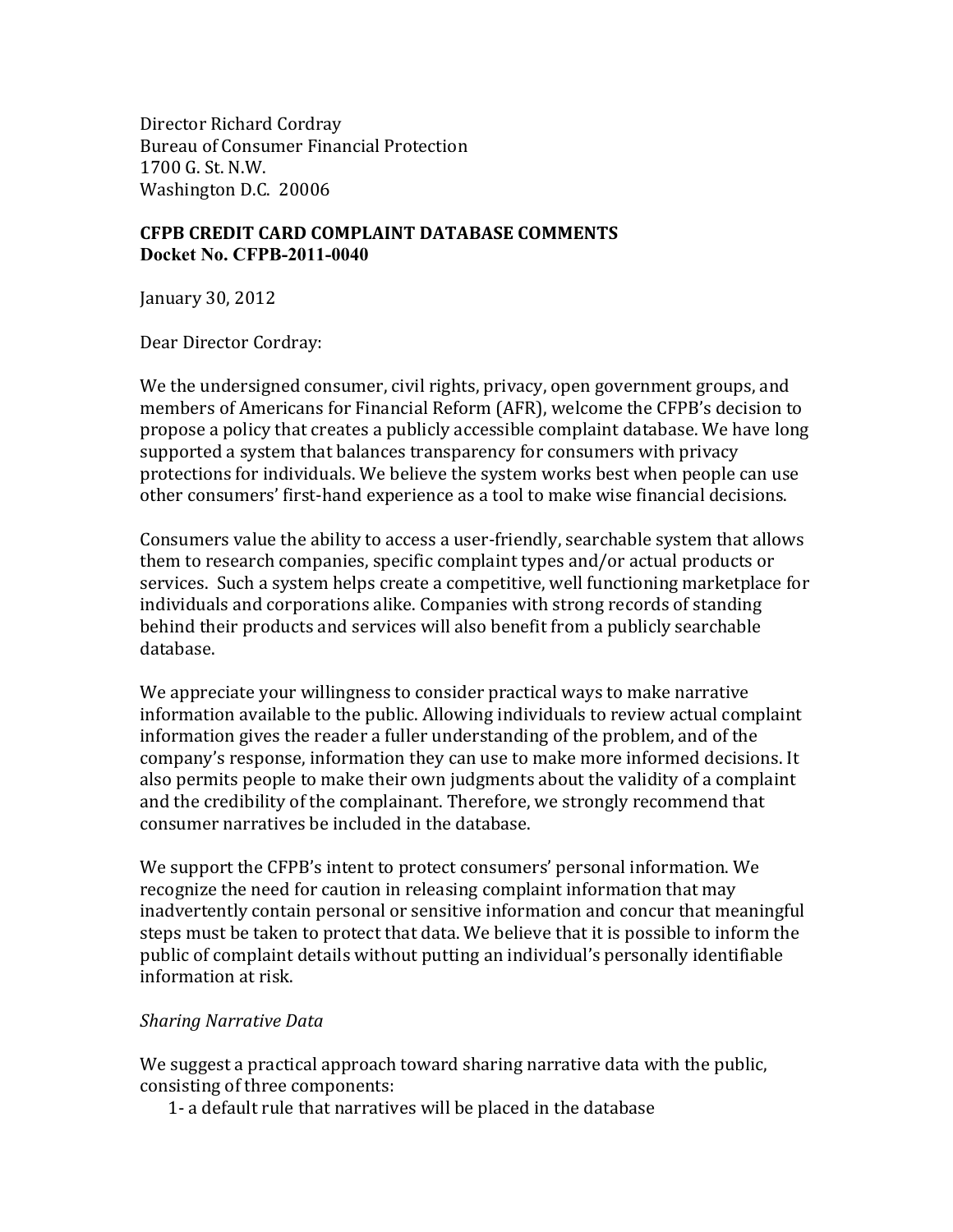2- an option for the consumer to submit information that the agency should keep confidential and

3- the use of search algorithms and staff reviews where necessary to monitor public narrative submissions for private information that should not be placed in the public database. We elaborate on these components below.

The form for submitting complaints should present a box for narrative text entry in a manner that makes clear it is for anonymous submissions to a public database. Below the main narrative text box, the agency should provide another box for entering information that consumers would like the agency to keep private.

The first box could be labeled along the following lines:

*Describe what happened so we can understand the issue. Your story will be included* in an anonymous, public database so that other consumers can see it. Do not include *account(numbers,(Social(Security(Numbers,(or(other(information(that(you(do(not(want( posted(on consumerfinance.gov.*

The subsequent box could be labeled along the following lines:

Is there anything you want to say that we should keep confidential? Nothing in this box *will be included in the database.* 

The second box also should include a warning that some information entered there could be disclosed to a third party who requests it under FOIA, but that personally identifiable information, such as SSN or account numbers, would not be disclosed. Consumers who choose not to share any complaint information publicly may post their full complaint in the "confidential" box.

Generally, companies should have no expectation that their response to a consumer's public complaint will remain private. In cases where a company believes it is necessary to include confidential data in a response they too could have the option of a private portion of the response. Businesses can summarize their position for the public database, and state that in fairness to their customer they have opted to respond in detail privately. However, any box containing a business's private response should carry a clear disclaimer that the CFPB retains the right to disclose information entered in the "private" box to the maximum extent permitted by law, including the Freedom of Information Act.

Finally, as a safeguard against posting private information accidentally included in public narratives, the agency should use a search algorithm to search for likely instances of personal information—for example personal names, street names, or strings of numbers that could be social security or account numbers. If the search algorithm detects such information when a consumer (or a company) submits complaint details, it should flag the issue and ask the consumer, or company, to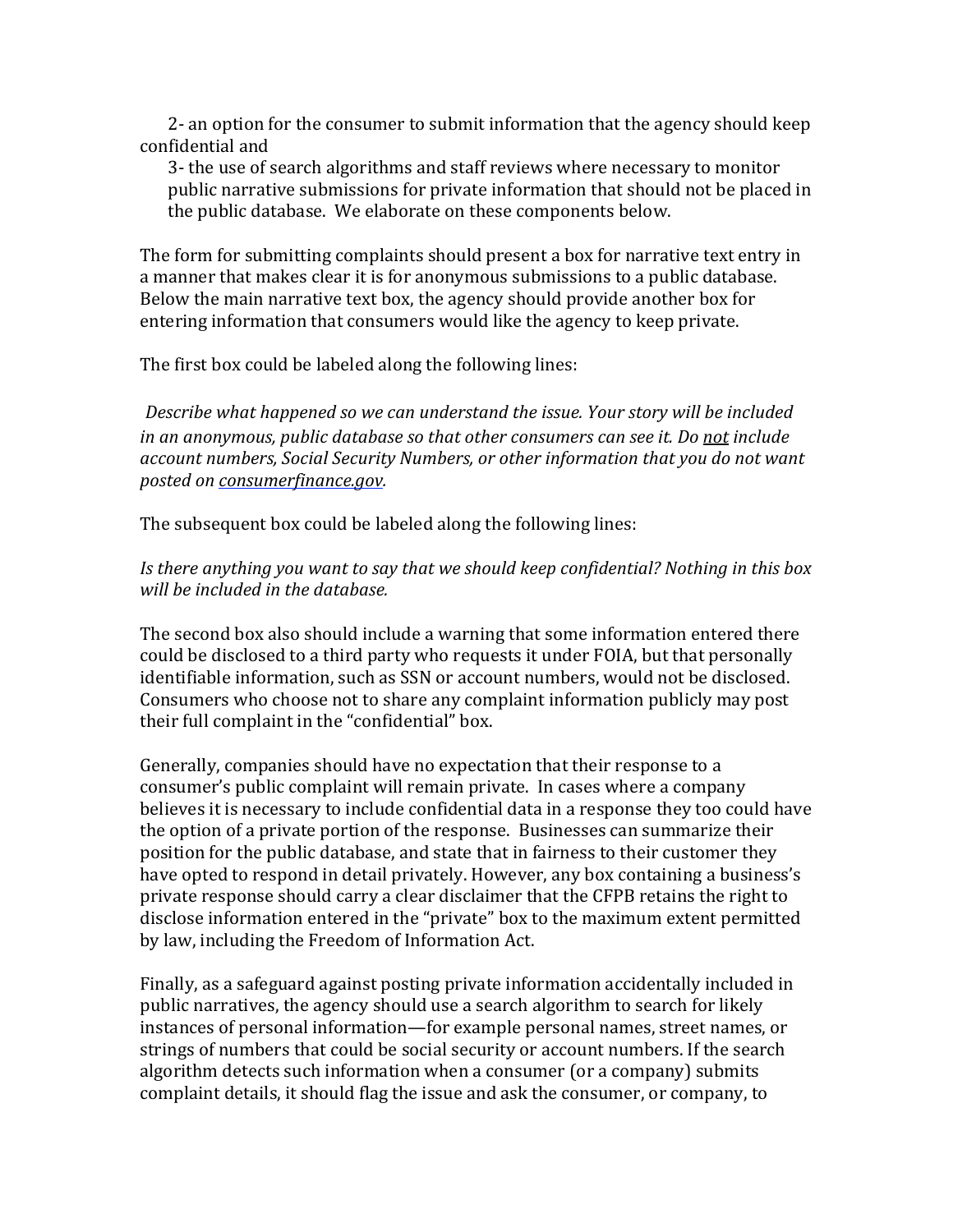ensure that the narrative doesn't include that type of information. CFPB staff could review submissions flagged by the algorithm even after the consumer has given the complaint a second look.

We believe this approach allows narrative information to be disclosed publicly with minimal risk that any private information will be revealed.

## *Database(Disclosure*

We would suggest that more detailed content be added to what complaint information is available for disclosure. The policy proposes to identify the type and date of the complaint, the issuer involved, and the complainant's zip code. For greatest value, we would suggest allowing consumers to search by city and census tract as well, given that zip codes in some parts of the country can cover too broad an area to be useful for analysis. The ability to connect complaint data with census data will allow the CFPB and other researchers to incorporate information that is standard practice in many public data sets, and a vital tool for uncovering discriminatory practices.

Protected class information, such as race, ethnicity, gender, primary language and age data, should also be requested from complainants for voluntary contribution. This data too should be part of the publicly searchable database. This is particularly important because it is often only in the aggregate, and with comparative information that abuses and discrimination may be visible.

Additionally, we counsel the CFPB to provide clear, sortable data categories for both complaints and resolutions to make the information as useful as possible.

We recommend that the Bureau allow multiple, granular complaint and resolution categories for each complaint in the database because disputes rarely involve just one problem. For example, a cardholder in a billing dispute with a credit card company over merchant fraud might withhold payment until the dispute is resolved. The issuer might subsequently sell the debt to a debt buyer who would sue the cardholder, with no resolution to the dispute. That complaint should be tagged "billing dispute", with subcategories such as "merchant dispute", "merchant fraud", "customer service runaround," and should also be tagged "debt buyer," "debt collection," and "legal collection." Fee complaints could be broken down to include "Late fee": size of, frequency, when imposed, etc.

CFPB staff could tag complaints with additional categories as they work to resolve them and uncover new information from borrowers and issuers. Database information should be updated daily, with limited lag time (i.e. 10 days) for a company to respond and resolve a problem.

We support the policy's proposal to include "whether and how an issuer responded" to a consumer's complaint in the searchable database. How a company handles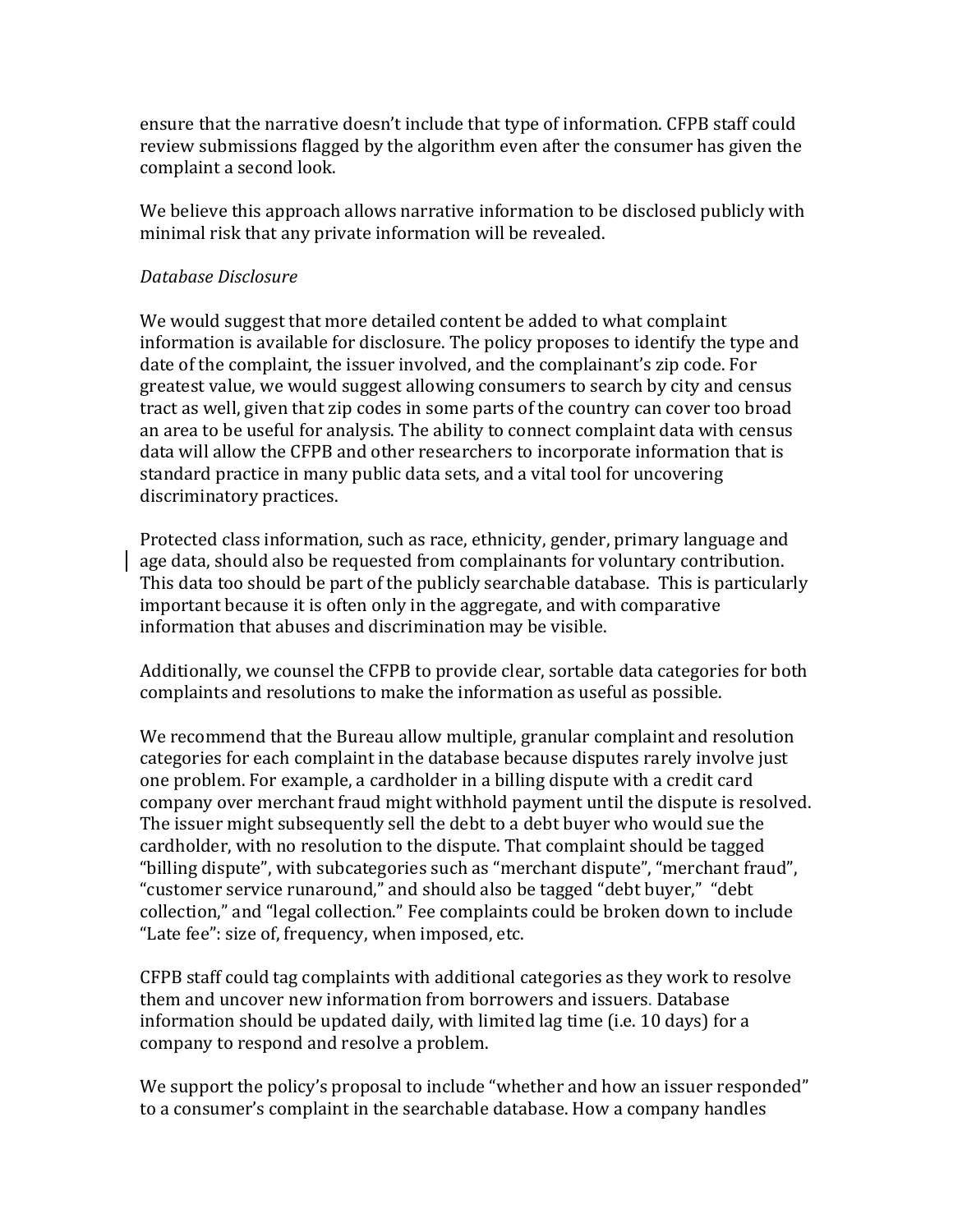problems that inevitably arise is central to the financial decision making process. It will be important to have sufficient range and specificity of categories of response to actually convey information about the disposition of complaints. For example, it would be helpful to be able to distinguish kinds of actions like refunds, forgiveness of debt, rate reduction, etc. Complaint resolution data should also indicate whether the person who filed a complaint was satisfied with the resolution.

- For each complaint made public, the CFPB should disclose what resolution the issuer offered, if that resolution was satisfactory to the borrower, and how long it took the issuer to reach the resolution
- When searching the database by issuer or for all complaints, what percentage of consumers were offered what types of complaint resolutions (For example,  $14\%$  full refund, 2% forgiveness of debt,  $42\%$  interest rate reduction, 64% elimination of fee(s), 26% extra 12 months to repay balance from XYZ bank. etc.)
- What percentage of complaints was filed in this category of complaint (ex. late fee, rate hike, discrimination) by company
- What percentage of complaints, per category, was filed against a particular company

Consumers could search the database by selecting the categories, resolution outcomes or subcategories that they are most concerned about, with the option to combine that data with a particular company's name, their location and other variables.

For problems that remain unresolved, consumers who search the database should be able to access the primary reasons why complaints remain in dispute.

It would also be helpful to have data on:

When in the process did the resolution breakdown? Did the company even attempt to solve the problem? How often do disputes go unresolved with this company? Was the breakdown over money, liability, or other specific terms? The public should not have to wait for the Bureau to create periodic reports to be able to learn from this important information.

We agree with the Bureau that information should be provided to allow consumers to see numbers and types of complaints in the context of information about the company's market presence and market share. The Department of Transportation's Airline complaints system, for example compares lost luggage complaints to the total number of passengers, and the number of flights flown.

Built into the complaint system should be a periodic review of the actual complaint process to be sure that the system is working as expected. Thus, we suggest a system for the CFPB to interview or "sample" consumers for whom the companies reported that their complaints were resolved, as well as those who did not obtain a resolution.